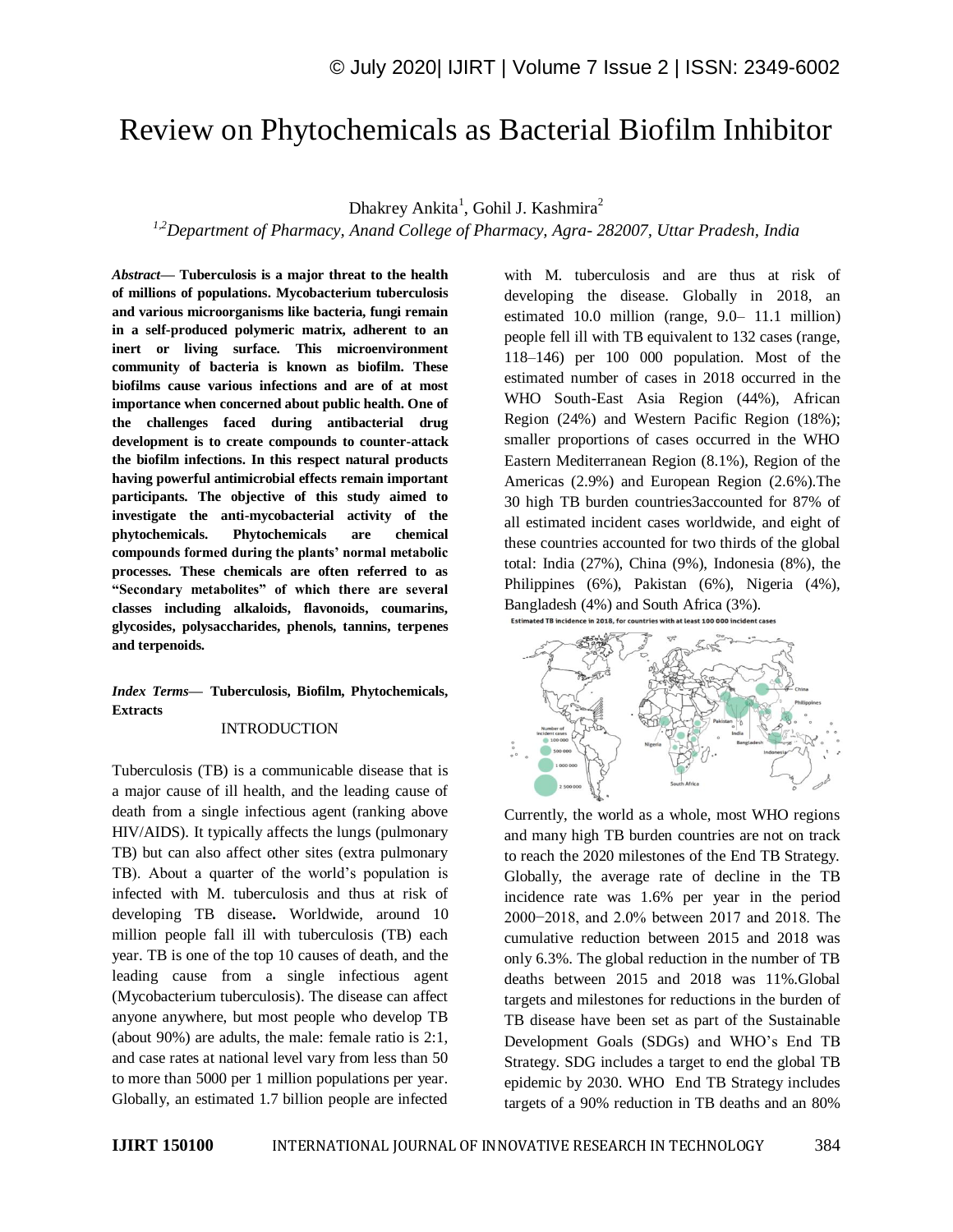reduction in the TB incidence rate between 2015 and 2030, with 2020 milestones of a 35% reduction in TB deaths and a 20% reduction in TB incidence rates .[1]

#### Mycobacterium Tuberculosis:

M. tuberculosis is an extraordinary paradigm of intracellular pathogens that does not possess classical virulence factors. Indeed, it can persist in the host during long-term latency without causing significant damage or transmission unless the host immunity is compromised, e.g., when the host is treated with TNF-α blockers or co-infected by human immunodeficiency virus type-1 (HIV- $1$ .<sup>[2]</sup>Mycobacterium tuberculosis a species of pathogenic bacteria in the family Mycobacteriaceae and it is the causative agent of tuberculosis. It is first discovered by Robert Koch in 1882.Mycobacterium tuberculosisis an obligateaerobe. The bacterium is a facultative intracellular parasite, usually of macrophages, and hasa slow generation time, 15-20 hours, a physiological characteristic that may contribute to its virulence.<sup>[3]</sup>

Bacteria that live various environmental conditions naturally form biofilm as the survival strategy to protect the cell from an harsh environment. Bacteria are generally studied in the research laboratories as single cell suspensions called as planktonic cultures, however, in nature, bacteria primarily exist as a community encased in a self-produced extracellular matrix called as biofilms. Bacterial biofilms are associated with a number of infections such as endocarditis, cystic fibrosis, pneumonia, infectious kidney stones, inner ear infections and many hospital-acquired infections from catheters and ports. It is believed that the extracellular polymeric substance (EPS) could act as a barrier for antibiotic penetration and thus may contribute to the drug tolerance observed in biofilms. A number of Mycobacterial species are known to for biofilms including Mycobacterium tuberculosis (Mtb), Mycobacteriumsmegmatis (Msm), Mycobacteriumavium and Mycobacteriumulcerans.<sup>[4]</sup>

#### Pathogenesis of TB

Infection occurs when a person inhales droplet nuclei containing tubercle bacilli that reach the alveoli of the lungs. These tubercle bacilli are ingested by alveolar macrophages; the majority of these bacilli are destroyed or inhibited. A small number may multiply intracellular and are released when the macrophages die. If alive, these bacilli may spread by way of lymphatic channels or through the bloodstream to more distant tissues and organs (including areas of the body in which TB disease is most likely to develop: regional lymph nodes, apex of the lung, kidneys, brain, and bone). This process of dissemination primes the immune system for a systemic response.<sup>[5]</sup>

#### Biofilm

Bacterial biofilms are major global health concern due to having capability to tolerate antibiotics. Biofilms are immobile colonize microbial communities and grow on medical implants like sutures, catheters, dental medical implants as well as plants and animal tissues through by self produced extracellular polymeric substances. [6] Biofilm can be defined as it is a thick layer and aggregation of prokaryotic organism in the form of colony and communities. [7] These biofilms are the self produced extra polymeric matrix which forms the environment of the bacterial microorganism. Biofilm consists bacterial cells and extra polymeric substance but the important ingredients that are present with in a biofilm matrix have drawn the attention of many scientific leaders all over the globe. Van Leeuwenhoek first observed and discovered microbial biofilm. [8]This biofilm matrix is also commonly referred as glycocalyx, the extracellular substances are typically polymeric substances and commonly comprise a matrix of complex polysaccharides, proteinaceous substances and glycopeptides, lipids, lipopolysacharides and other materials that serve as a scaffold holding the biofilm together. <sup>[9]</sup> Cells are those attached to the surface called sessile cells while the free swimming or free floating cells or counterparts called planktonic cells.

# Biofilm Formation

Formation of biofilm done by the three stages:

Attachment of planktonic cells (Reversible or irreversible): The initial attachment of the planktonic cells to the surface by weak Van Der wall forces between two cells. Various parameters which affect the bacterial adhesion are covalent bonds, electrostatic interactions, acid-base interactions. This is called reversible because it can be deattached. When these cells transforming free floating cells to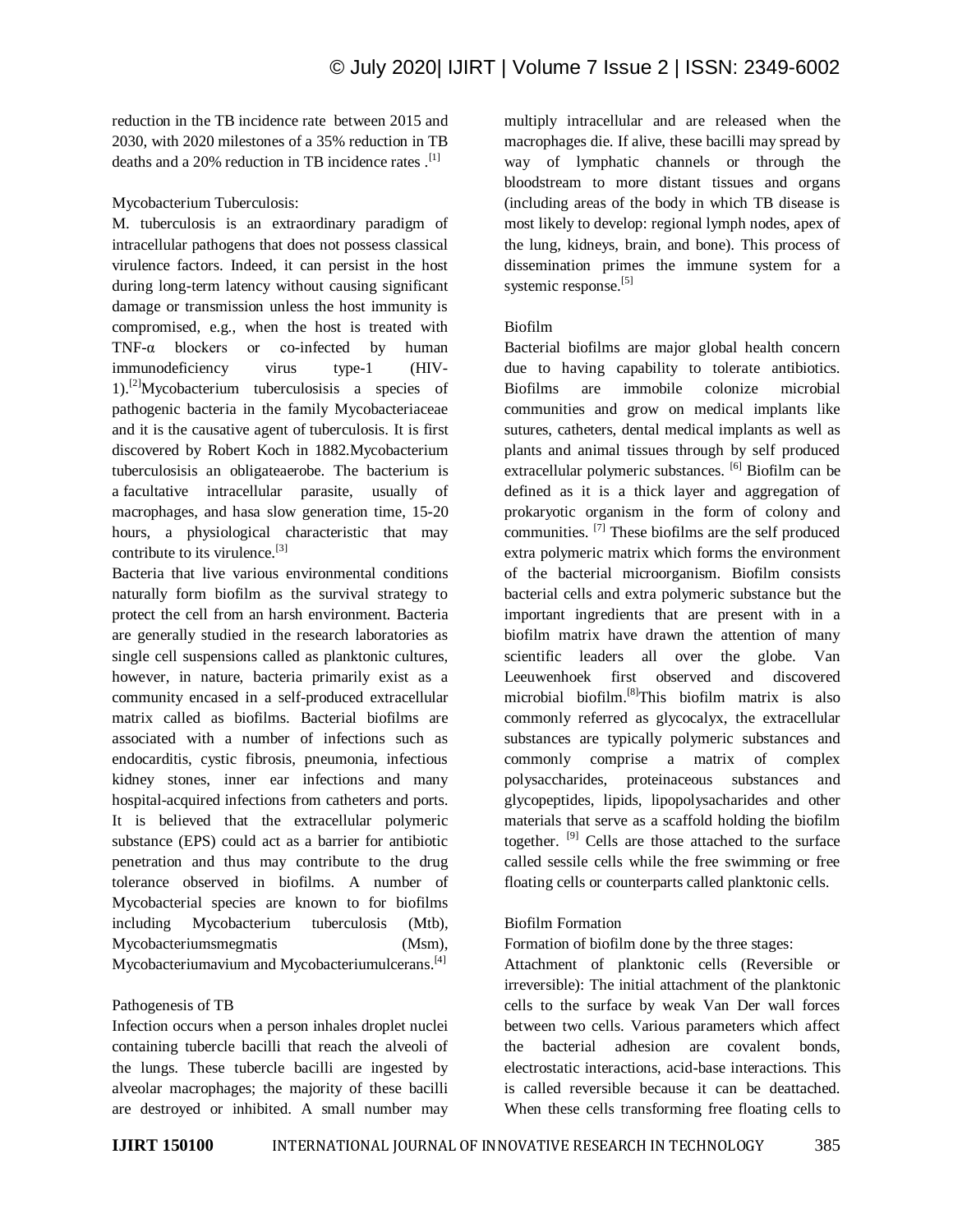sessile cells structure and their attachment is strong to the surface, interaction/attachment within the cells. Some extra polymeric substance secreted by the cells to make the strong adhesion to the surface which is responsible for the formation of the biofilm. Flagellum and others responsible for formation of contact between the biofilm and the surface and formation of colonies. The cells that attach irreversibly to surfaces (i.e., those not removed by gentle rinsing) will begin cell division, form microcolonies, and produce the extracellular polymers that define a biofilm.<sup>[10]</sup>

#### Maturation:

After attachment to a surface a biofilm grows in a three dimensional manner. Based on this complex biofilm formation, two characteristics are strongly correlated with biofilm bacteria: the increased production of EPS and the development of antibiotic resistance. Bacterial colony can be up to 1000 times greater than bacteria in a planktonic state. Bacteria communicate with one another using small molecules, part of a process called quorum sensing (QS). QS has been intimately associated with biofilm formation with the release of small molecules called autoinducers (AI) or pheromones into the surrounding environment. In a mature biofilm, more volume is occupied by the loosely organized glycocalyc matrix (75-95%) than by bacterial cells  $(5-25\%)$ . [11]

#### Detachment and dispersal:

The final stage of the biofilm formation involes the release and disperse of the mature cells and so the same process starts. Biofilm is regarded as the primary source infections. Disperse of planktonic cells accelerate the formation of the new biofilms. Factors like mechanical force, nutrient scarcity and accumulation of waste products, pH alterations, and termination of biofilm building materials enable the detachment and dispersal of the mature biofilms in to the environment $^{[12]}$ 

#### PHYTOCHEMICALS

The emergence of bacterial resistance to various antibiotics has increased the rate of infectious diseases worldwide, accounting for more than 41% of the global disease. The emergence of multidrugresistant organisms has forced the scientist to search for new antimicrobial substance from various sources including medicinal plants. Herbal extracts are found to be more efficient, safer and better-quality drugs with improved antibacterial and antifungal activities. The majority of current infectious diseases are almost untreatable by conventional antibiotic therapy given the advent of multidrug-resistant bacteria. The degree of severity and the persistence of infections are worsened when microorganisms form biofilms. Therefore, efforts are being applied to develop new drugs not as vulnerable as the current ones to bacterial resistance mechanisms, and also able to target bacteria in biofilms. Natural products, especially those obtained from plants, have proven to be outstanding compounds with unique properties, making them perfect candidates for these muchneeded therapeutics.

Nature continues to inspire the discovery of novel compounds with interesting structures and biological activity. These naturally derived compounds have served as scaffolds for the development of a plethora of synthetic therapeutic agents. Currently, many groups are focusing their research on the discovery of novel compounds capable of inhibiting biofilms.<sup>[13]</sup> The research on phytochemicals and use of phytochemicals is increasing more because of the harmful side effects of the synthetic compounds.<sup>[14]</sup>

# Herbal Extracts against Myobacterium Tuberculosis The individual n-hexane extracts of Costusspeciouss, Cymbopogoncitrus and Tabernaemontana coronaria showed the anti-TB activity with MIC of 100- 200 $\mu$ g/ml and MBC of 200 $\mu$ g/ml. [15]

Thymol and carvacrol also shows the antimycobacterial activity with the MIC estimation of 0.78 and 2.02µg/ml against M. tuberculosis and carvacrol introduced MIC of 2.02 and 5.20µg/ml individually [18]. Adelina Jimenez-Arellanes and Mariana Meckes found in their study that the hexane extracts of Artemisia ludoviciana (A. ludoviciana), Chamaedoratepejilote (Ch. tepejilote), Lantana hispida (L. hispida) and Malvaparviflora (M. parviflora) were active against M. tuberculosis at 200 µg/mL. J. communis hexane extract showed activity against M. tuberculosis at 100  $\mu$ g/mL. <sup>[16]</sup>

Phenylpropanes as Cinnamaldehyde and cinnamic acid shows the antibacterial activity against M. Tuberculosis with the MIC of 8.16 and  $3.12\mu$ g/ml. <sup>[17]</sup>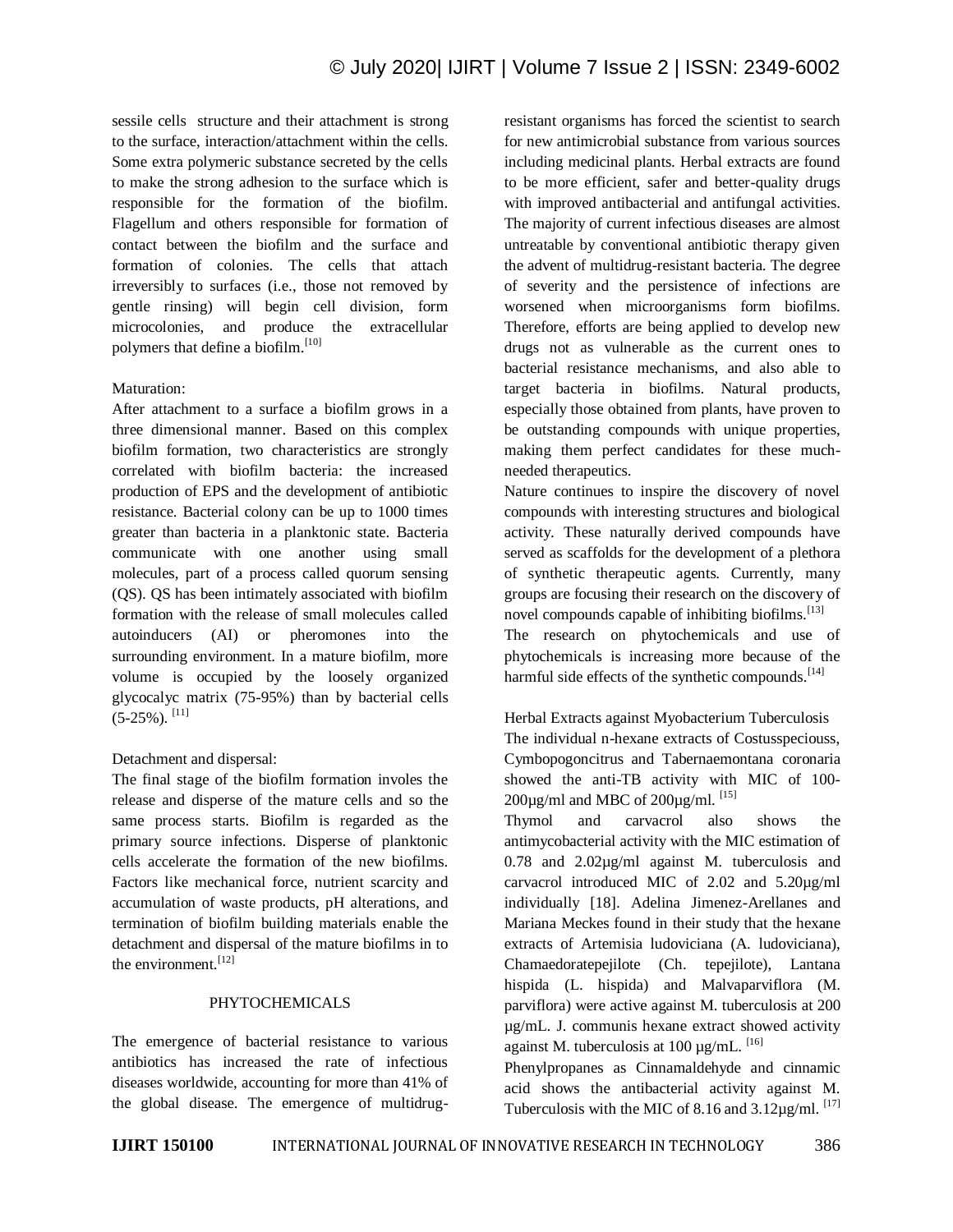Phytomolecule plumericin extract from Plumeria (Apocynaceae) demonstrated action against delicate as four MDR strains of Mtb with MIC estimations of 0.0015 to 0.002 mg/mL and MBC (minimum bactericidal concentration) estimations of 0.003– 0.004 mg/mL.

Bioactive compounds indicate a favorable position over rifampicin and isoniazid by being profoundly showing the dynamic activity against the MDR strains. [18]

A study done on the crude extract, diospyrin and 7 methyljuglone obtained from the plant, exhibited minimum inhibitory concentrations (MIC) of 8.0, 8.0, and 0.5  $\mu$ g ml<sup>-1</sup>, respectively, against M. tuberculosis H37 Rv (ATCC 27294), a drug-sensitive strain. Minimum inhibitory concentrations (MICs) of 7 methyljuglone against drug-resistant strains of M. tuberculosis ranged from 0.32 to 1.25 µg/ml. The concentration of 7-methyljuglone that effected a 90% reduction of growth of M. tuberculosis  $^{[19]}$ 

A study found that the methanolic extract of Kingiodendronpinnatum Rox. Hams, Humboldtiabrunonis Wall, Derrisscandens Benth and Ceasalpiniamimosoides Lamk completely inhibited the growth of M. tuberculosis at the concentration of 50µg/ml.[20]

Crude extract and active constituents of Morindacitrifolia Lin noni fruit such as flavonoid, scopoletin, antraquinon and alkaloids shows the antimycobacterial property against M. tuberculosis H37Rv strain. At various doses (p value=0,000). Crude extract (59.00±60.513), alkaloids (64.83±49.356), anthraquinones (69.50±50.396), and flavonoid (72.92±58.728) showed the highest antitubercular activity in inhibiting the growth of Mycobacterium tuberculosisstrain H37Rv. The minimum inhibitory concentration was found at a dose of 40 mg/ml. [21]

Bhunu, B Mautsa R &Mukanganyama S found in their experiment the Parinaricuratellifoliaethanol extract, dichloromethane extract and water extract were the only extracts that effectively inhibited biofilm formation in M. smegmatis. Combining the ethanol extract with kanamycin enhanced the effect of the ethanol extract in terms of inhibition of biofilm formation. Parinaricuratellifolia leaves contain phytochemicals that have the potential to be used both as antimycobacterial and anti-biofilm formation compounds. [22]

Lippia javanica (Verbenaceae) is an aromatic herb that occurs all over Mozambique. This compound was tested against Mycobacterium tuberculosis, it was found to exhibit a minimum inhibitory concentration of 50 µg/mL against sensitive strain of M. tuberculosis, H37Rv reference strain (27294). [23]

The methanol extract of Alstoniascholaris and Mucunaimbricata in murine model shows the antibacterial property. Female BALB/c mice were infected with the Mycobacterium tuberculosis  $H_{37}$  Rv suspension. Histopathology study showed cells such as lymphocytes, epithelioid, Langhans giant cell, and fibrous tissue proliferation in lungs; depletion of lymphocytes in the spleen. The data indicate that methanol extract of A. scholaris has potential antimycobacterial activity, and the synergistic group consisting of rifampicin and A. scholaris could be a rational choice for the treatment of TB.<sup>[24]</sup>

80% of methanol extracts of P. stellatum and O. integrifolia and 80% of methanol and acetone extracts of P. Americana had anti-tuberculosis activity ( $p<0.001$ ) against M.tuberculosis H37Rv.<sup>[25]</sup>

Phytochemicals InhibitoryEffects on other Bacterial Species

Many plant-derived natural products possessed antimicrobial and anti-biofilm functions In-vitro. A variety of molecules derived from natural plants or medicinal herbs extract as well as the underlying mechanisms in anti-biofilm function were identified. The anti-biofilm effects of natural products are mainly relying on the following aspects, the inhibition of formation of polymer matrix, suppression of cell adhesion and attachment, interrupting ECM generation and decreasing virulence factors production, thereby blocking QS network and biofilm development**.**

Reserpine, being found extensively in the plants of genus Rauwolfia, was effective at biofilm inhibition of Klebsiella pneumoniae at 0.0156 mg/mL, which was 64-fold lower than its MIC. <sup>[26]</sup>

Zhao et al. found that tetrandrine inhibited Candida albicans biofilm formation in a dose-dependent manner. Tetrandrine can break down the maintenance of 60% mature C. albicans biofilm at 32 mg/L. The results also indicated that tetrandrine may inhibit hyphal growth through the Ras1p-cAMP-PKA pathway which plays an important role in promoting hyphal growth.<sup>[27]</sup>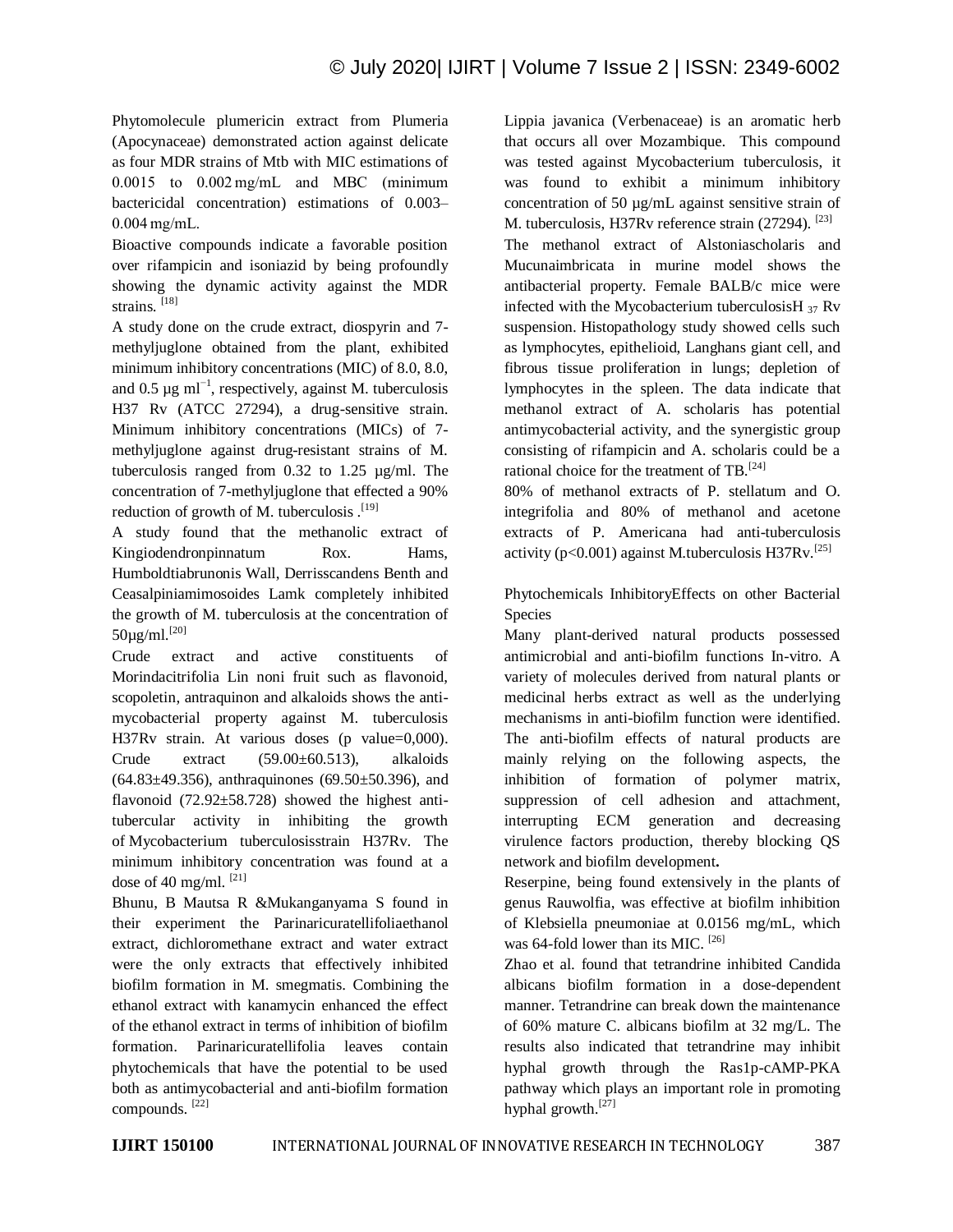The highest (66%) anti-biofilm activity against Bacillus sp. Mcn4 was observed with T. absinthioides and L. divaricate extracts. The highest (68%) antibiofilm activity against Staphylococcus sp. Mcr1 was observed with L. chilense extract. T. minuta, T. absinthioides, and L. divaricata showed percentages of anti-biofilm activity of between 55% and 62%. The anti-adherence effects of T. minuta and L. chilense observed in Bacillus sp. Mcn4 reflected a difference of only 22% and 10%, respectively, between anti-adherence and biofilm inhibition [28]

An ethanolic extract rich in ellagic acidobtained from the root of R. ulmifolius used to inhibit the S. aureus biofilm formation. On studying results demonstrate that extract 220D-F2 from the root of Rubus ulmifolius can be used to inhibit S. aureus biofilm formation to a degree that can be correlated with increased antibiotic susceptibility without toxic effects on normal mammalian cells. [29]

Cranberry fruit is a rich source for polyphenols. Studies have reported that a non-dialysable cranberry fraction enriched in high molecular weight polyphenols inhibits biofilm formation and prevents the attachment and colonization of human pathogens, especially cariogenic and period onto pathogenic bacteria, to host tissues. [30]

Researcher found in a study that Xylitol and farnesolhave potency to inhibit the biofilm formation by the Staphylococcus aureus (SA).<sup>[31]</sup> Farnesol also shows the anti-biofilm activity against the B. pseudomallei. [32]

Allicin comes from a precursor substrate Allilin. Allicin inhibited the biofilm formation of Staphylococcus epidermidisand prevent the adherence of this bacteria to medical devices.<sup>[33]</sup>

A study on the L. nobilis L showed that the composition of L nobilis L consist the anti-biofilm activity against the Staphylococcus aureus. MTT assay revealed that active compositions displayed an excellent antibiofilm activity with eradication percentages ranging from 79.6  $\pm$  2.27 to 95.2  $\pm$  $0.56$ <sup>[34]</sup>

#### **CONCLUSION**

In the period of antibiotic resistance "superbugs" the formation of new antibacterial is significant and herbal extracts are an attractive source for new drugs and also herbal extracts have less side effects as compared to synthetic drugs. In the present paper, we

have reviewed the various phytochemicals against mycobacterium species and phytochemicals effect on bacterial biofilm formation. Herbal extracts shows the inhibitory effects with lower (MIC) and also shows the synergistic effect with anti-tubular drugs. Thus, combining target specific properties of anti-TB drugs with multiple health benefits of medicinal plants could be a positive way out for the management of tuberculosis and associated side effects.

#### REFERENCE

- [1] World Health Organization Global Tuberculosis Report 2019 https://www.who.int/tb/publications/global\_repo rt/en/
- [2] Chai, O., Zhang, Y., & Liu, C. H. (2018). Mycobacterium tuberculosis: An Adaptable Pathogen Associated with Multiple Human Diseases. Frontiers in cellular and infection microbiology, 8, 158. https://doi.org/10.3389/fcimb.2018.00158
- [3] TODAR'S online book of Bacteriology http://textbookofbacteriology.net/tuberculosis\_2. html
- [4] Chakraborty, P., & Kumar, A. (2019). The extracellular matrix of mycobacterial biofilms: could we shorten the treatment of mycobacterial infections?. Microbial cell (Graz, Austria), 6(2), 105–122.

https://doi.org/10.15698/mic2019.02.667

- [5] Cdc.gov.(2020).Retrieved 9 April
- [6] https://www.cdc.gov/tb/education/corecurr/pdf/c hapter2.pd
- [7] Sharma, D., Misba, L. & Khan, A.U. Antibiotics versus biofilm: an emerging battleground in microbial communities. Antimicrobial Resist Infect Control 8, 76 (2019). https://doi.org /10.1186/s13756-019-0533-3
- [8] Anusriha S and Ponnarmadha S: A review on anti-biofilm inhibitor from plant essential oils. Int J Pharm Sci& Res 2020; 11(1): 14-24. doi: 10.13040/IJPSR.0975-8232.11(1).14-24.
- [9] Donlan R. M. (2002). Biofilms: microbial life on surfaces. Emerging infectious diseases,  $8(9)$ , 881–890.https://doi.org/10.3201/eid0809.020063
- [10]Cortés, M.E. &Consuegra, Jessika& Ruben, D.S. (2011). Biofilm formation, control and novel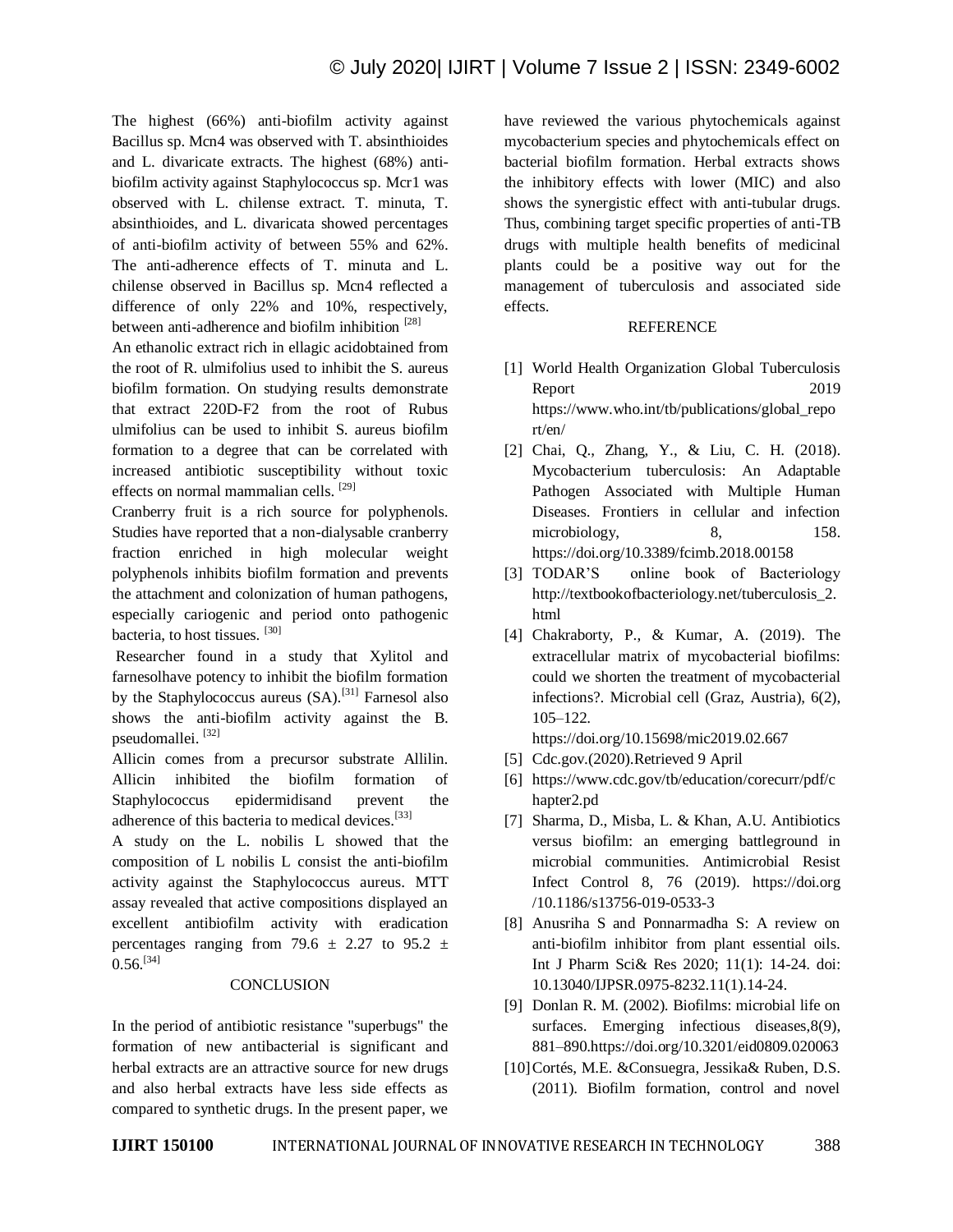strategies for eradication. SciAgainst Microbial PathogCommunCurr Res Technol Adv. 896-905.

- [11]Rodney M. Donlan, Biofilm Formation: A Clinically Relevant Microbiological Process, Clinical Infectious Diseases, Volume 33, Issue 8, 15 October 2001, Pages 1387–1392, https://doi.org/10.1086/322972
- [12]Mendezvilas, A. (2012). Antimicrobial resistance in biofilms. Vasudevan, R.T. (2014). Biofilms: Microbial Cities of Scientific Significance.
- [13]Rabin, N., Zheng, Y., Opoku-Temeng, C., Du, Y., Bonsu, E., &Sintim, H. (2015). Agents that inhibit bacterial biofilm formation. Future Medicinal Chemistry, 7(5), 647-671. doi: 10.4155/fmc.15.7
- [14]Vikram, P., Chiruvella, K. K., Ripain, I. H., &Arifullah, M. (2014). A recent review on phytochemical constituents and medicinal properties of kesum (Polygonum minus Huds.).Asian Pacific journal of tropical biomedicine, 4(6), 430–435. https://doi.org/ 10.12980/APJTB.4.2014C1255
- [15]Mohamad, S., Ismail, N.N., Parumasivam, T. et al. Antituberculosis activity, phytochemical identification of Costusspeciosus (J. Koenig) Sm., Cymbopogoncitratus (DC. Ex Nees) Stapf., and Tabernaemontana coronaria (L.) Willd. and their effects on the growth kinetics and cellular integrity of Mycobacterium tuberculosis H37Rv.BMC Complement Altern Med 18, 5 (2018). https://doi.org/10.1186/s12906-017- 2077-5
- [16]Andrade-Ochoa, S., Nevárez-Moorillón, G.V., Sánchez-Torres, L.E.et al. Quantitative structureactivity relationship of molecules constituent of different essential oils with antimycobacterial activity against Mycobacterium tuberculosis and Mycobacterium bovis. BMC Complement Altern Med 15, 332 (2015). https://doi.org/ 10.1186 /s12906-015-0858-2
- [17]Jimenez-Arellanes, A., Meckes, M., Ramirez, R., Torres, J., & Luna-Herrera, J. (2003). Activity against multidrug-resistant Mycobacterium tuberculosis in Mexican plants used to treat respiratory diseases. Phytotherapy Research, 17(8), 903-908. doi: 10.1002/ptr.1377
- [18]Gupta, V. K., Kumar, M. M., Bisht, D., & Kaushik, A. (2017). Plants in our combating strategies against Mycobacterium tuberculosis:

progress made and obstacles met. Pharmaceutical biology, 55(1), 1536–1544. https://doi.org/10.1080/13880209.2017.1309440

- [19]N. Lall, J.J. Marion Meyer, Y. Wang, N.B. Bapela, C.E.J. van Rensburg, B. Fourie& S.G. Franzblau (2005) Characterization of Intracellular Activity of Antitubercular Constituents the Roots of Eucleanatalensis., Pharmaceutical Biology, 43:4, 353-357, DOI:10.1080/13880200590951829
- [20]Kumar, J. K., Devi Prasad, A. G., &Chaturvedi, V. (2014). Phytochemical screening of five medicinal legumes and their evaluation for in vitro anti-tubercular activity. Ayu, 35(1), 98– 102. https://doi.org/10.4103/0974-8520.141952
- [21]Mauliku, N., W., H., Saputro, S., & Kristina, T. (2017). ANTI-TUBERCULAR ACTIVITY OF EXTRACT AND COUMPOUNDS OF NONI (MORINDA CITRIFOLIA LINN). International Journal of Pharmacy and Pharmaceutical Sciences, 9(12), 105. doi: 10.22159/ ijpps.2017v9i12.19841
- [22]Bhunu, B., Mautsa, R., &Mukanganyama, S. (2017). Inhibition of biofilm formation in Mycobacterium smegmatis by Parinaricuratellifolia leaf extracts. BMC complementary and alternative medicine, 17(1), 285. https://doi.org/10.1186/s12906-017-1801-5
- [23]Anochie PI, Ndingkokhar B, Bueno J, Anyiam FE, Ossai-Chidi LN, et al. (2018) African Medicinal Plants that Can Control or Cure Tuberculosis. Int J Pharm Sci Dev Res 4(1): 001- 008. DOI:10.17352/ijpsdr.000016
- [24]Barua, A., Raj, H., Konch, P., Hussain, P., &Barua, C. (2016). Evaluation of in vivo antimycobacterial activity of some folklore medicinal plants and enumeration of colony forming unit in murine model. Indian Journal of Pharmacology, 48(5), 526. doi: 10.4103/0253- 7613.190737
- [25]Kahaliw, W., Aseffa, A., Abebe, M. et al. Evaluation of the antimycobacterial activity of crude extracts and solvent fractions of selected Ethiopian medicinal plants. BMC Complement Altern Med 17, 143 (2017). https://doi.org /10.1186/s12906-017-1563-0
- [26]Magesh, H.; Kumar, A.; Alam, A.; Priyam; Sekar, U.; Sumantran, V.N.; Vaidyanathan, R. Identification of natural compounds which